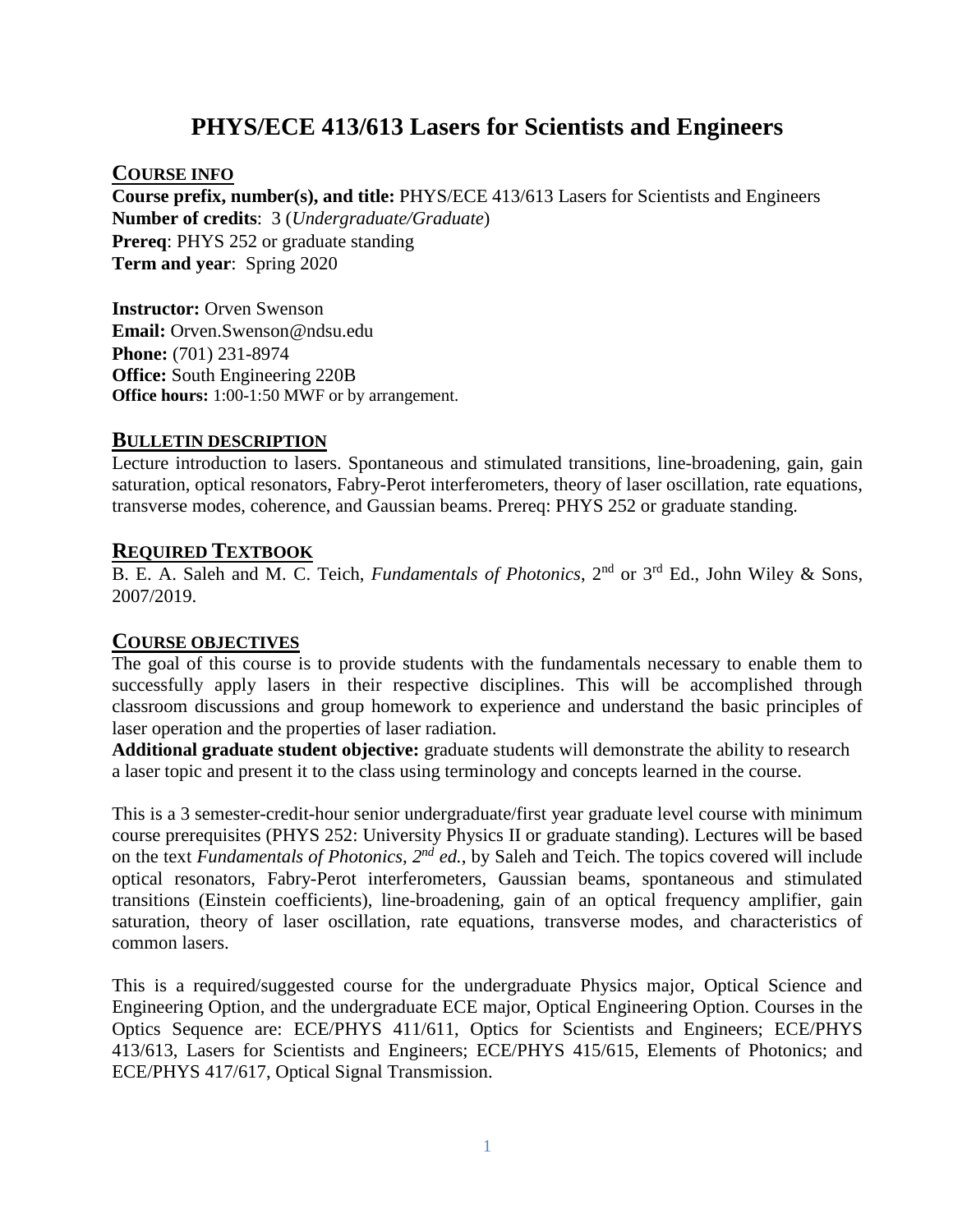### **GRADING**

| PHYS/ECE 415 |     | PHYS/ECE 615 |     |
|--------------|-----|--------------|-----|
| Exam 1       | 20% | Exam 1       | 20% |
| Exam 2       | 20% | Exam 2       | 20% |
| Exam 3       | 20% | Exam 3       | 20% |
| Final Exam   | 20% | Final Exam   | 20% |
| Homework     | 20% | Homework     | 10% |
|              |     | Project      | 10% |

The final grade will be determined as follows:

A total average of 89**.**5% of the possible points or more ensures an A**,** 75**.**5 to 89**.**4% ensures a B**,**  59**.**5 to 75**.**4% ensures a C, 49.5 to 59.4 ensures a D and below 49.5 will be an F. Depending on the class average**,** curving may be applied to grades; however, the **lowest** passing final grade (C or higher) in the course will always be 50% or higher.

The exams will include conceptual questions requiring short answers and quantitative problems similar to the assigned homework problems. The final exam will consist of problems requiring the application of principles learned throughout the course. The Final Exam is **mandatory**.

#### **Homework Assignments**

Problem solving is the primary learning method for this course. Homework will be emphasized and assigned in groups. You will be assigned to a homework group, optimally 4 members, for the semester. One legible problem solution set per group will be turned in on 8 1/2" x 11" paper ONE SIDE ONLY. SHOW all work. The students in the group may be asked to present and/or discuss their solutions in class. Each group needs to decide on their group rules such as when you will meet, what the consequences are for members that don't show up/contribute, rotation for preparing the solutions to hand in, rotation for presenting solutions in class, etc.

#### **Additional Requirement for Graduate Students**

Graduate student exams and homework will be graded separately. In addition, graduate students will research a laser topic of their choice (that is not covered in class) such as quantum-confined lasers, microcavity lasers, ultrafast lasers, etc. They will present their topic to the class during the last week of the course and will provide notes to be posted on BlackBoard for distribution to the other students. Their presentation and notes will be graded using the attached rubric. Satisfactory completion of this task is mandatory.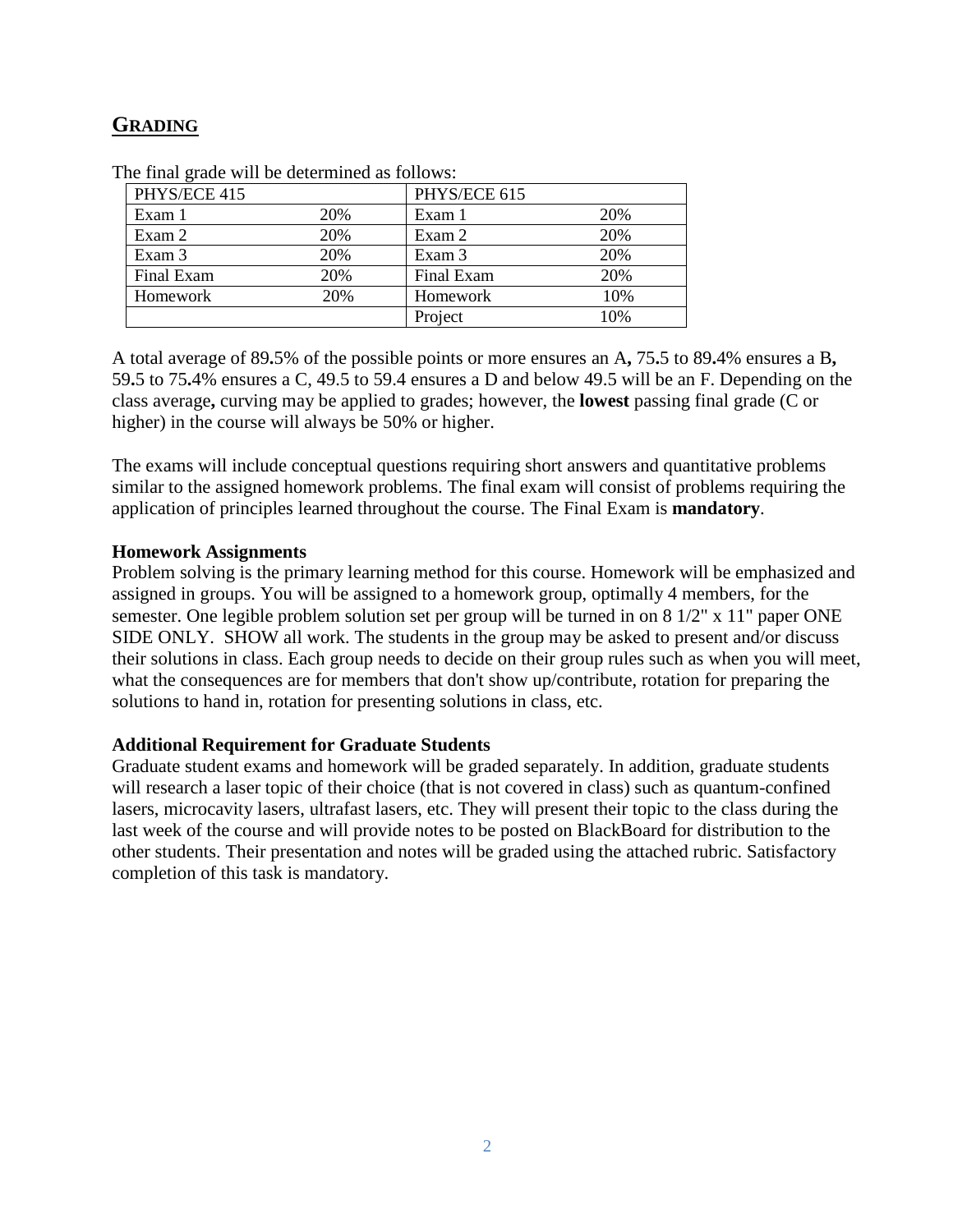### **Tentative Course Outline**

| Lesson         | Saleh/Teich |                                                            |
|----------------|-------------|------------------------------------------------------------|
| 1              | 10.1        | <b>Resonator modes</b>                                     |
| $\overline{c}$ | 10.1        | Losses and resonance spectra width                         |
| 3              | 1.4         | <b>Matrix Optics</b>                                       |
| $\overline{4}$ | 10.2        | Spherical-mirror resonators                                |
| 5              | 3.1         | The Gaussian beam                                          |
| 6              | 3.1B        | Properties of the Gaussian beam                            |
| 7              | 3.2         | Transmission through a thin lens                           |
| 8              | 3.3         | Hermite-Gaussian beams                                     |
| 9              | 10.3        | Two- and three-dimensional resonators                      |
| 10             | 10.4        | Microresonators                                            |
| 11             | 13.1        | <b>Energy levels</b>                                       |
| 12             | 13.2        | Occupation of energy levels                                |
| 13             |             | Exam 1                                                     |
| 14             | $13.3 - 4$  | Interactions of photons with atoms, Thermal light          |
| 15             | 13.5        | Luminescence and light scattering                          |
| 16             | 14.1        | Theory of laser amplification                              |
| 17             | 14.2        | Amplifier pumping                                          |
| 18             | 14.3        | Common laser amplifiers                                    |
| 19             | 14.4        | Amplifier nonlinearity                                     |
| 20             | 15.1        | Theory of laser oscillation                                |
| 21             | 15.2A       | Characteristics of the laser output: Power                 |
| 22             | 15.2B       | Characteristics of the laser output: Spectral distribution |
| 23             | 15.3        | Common lasers                                              |
| 24             | 15.4AB      | <b>Pulsed lasers</b>                                       |
| 25             | 15.4CD      | Q-switching and mode locking                               |
| 26             |             | Exam 2                                                     |
| 27             | 16.1AB      | Semiconductor physics background                           |
| 28             | 16.1C       | Electron and hole concentrations                           |
| 29             | 16.1D       | Generation, recombination, injection                       |
| 30             | 16.1E       | Junctions                                                  |
| 31             | 16.1FG      | Heterojunctions and quantum-confined structures            |
| 32             | 16.2A       | Photon interactions in bulk semiconductors                 |
| 33             | 16.2B       | Band-to-band transitions in bulk semiconductors            |
| 34             | 16.2C       | Absorption, emission, and gain in bulk semiconductors      |
| 35             | 17.1A       | Injection electroluminescence                              |
| 36             | 17.1B       | <b>LED</b> characteristics                                 |
| 37             | 17.2A       | Semiconductor optical amplifiers gain and bandwidth        |
| 38             | 17.2BC      | Pumping and heterostructures                               |
| 39             |             | Exam 3                                                     |
| 40             | 17.3        | Laser diodes                                               |
| 41             |             | Laser safety                                               |
| 42             |             | Graduate student presentations                             |
|                |             | Final Exam - Monday, May 11, 1:00-3:00                     |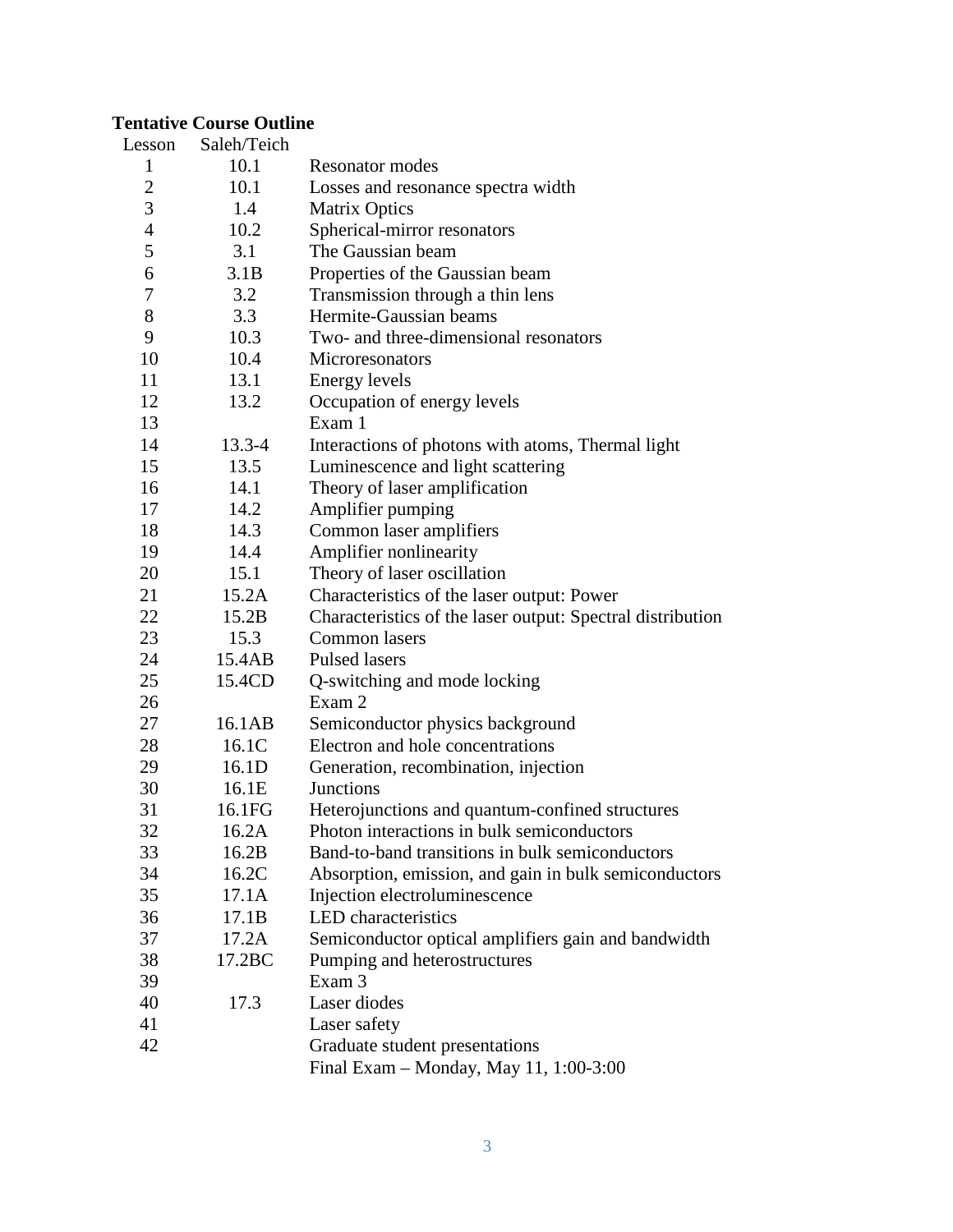### **ATTENDANCE STATEMENT**

According to [NDSU Policy 333 \(www.ndsu.edu/fileadmin/policy/333.pdf\),](http://www.ndsu.edu/fileadmin/policy/333.pdf) attendance in classes is expected.

Veterans and student service members with special circumstances or who are activated are encouraged to notify the instructor as soon as possible and are encouraged to provide Activation Orders.

Students are expected to attend all class sessions except for valid excuses such as medical situations. Active participation in lectures is essential. Students are expected to read the lesson prior to coming to class and to be prepared to discuss it in class. Material may be presented that is not in the text or it may be presented in a different way. Students are responsible for all material presented in class including that missed during excused absences. Attendance at exams is mandatory unless excused for a valid University approved reason.

### **BLACKBOARD**

Course assignments, lesson notes, information, and messages will be posted to Blackboard: [https://www.ndsu.edu/its/bb\\_login/.](https://www.ndsu.edu/its/bb_login/)

### **GRADUATE SCHOOL STATEMENT**

The 613-level version of this class is a graduate level course and is subject to the General Policies of the Graduate School:

[https://bulletin.ndsu.edu/graduate/graduate-school-policies/#supervisorycommitteeplanofstudytext.](https://bulletin.ndsu.edu/graduate/graduate-school-policies/#supervisorycommitteeplanofstudytext)

### **ACCREDITATION CRITERIA**

Per department requirements, accreditation descriptions may be included as they relate to this course.

### **AMERICANS WITH DISABILITIES ACT FOR STUDENTS WITH SPECIAL NEEDS**

Any students with disabilities or other special needs, who need special accommodations in this course, are invited to share these concerns or requests with the instructor and contact the [Disability Services Office](http://www.ndsu.edu/disabilityservices/)  [\(www.ndsu.edu/disabilityservices\)](http://www.ndsu.edu/disabilityservices/) as soon as possible.

### **ACADEMIC HONESTY STATEMENT**

The academic community is operated on the basis of honesty, integrity, and fair play. [NDSU Policy 335:](http://www.ndsu.edu/fileadmin/policy/335.pdf)  [Code of Academic Responsibility and Conduct](http://www.ndsu.edu/fileadmin/policy/335.pdf) applies to cases in which cheating, plagiarism, or other academic misconduct have occurred in an instructional context. Students found guilty of academic misconduct are subject to penalties, up to and possibly including suspension and/or expulsion. Student academic misconduct records are maintained by th[e Office of Registration and Records.](http://www.ndsu.edu/registrar/) Informational resources about academic honesty for students and instructional staff members can be found at [www.ndsu.edu/academichonesty.](http://www.ndsu.edu/academichonesty)